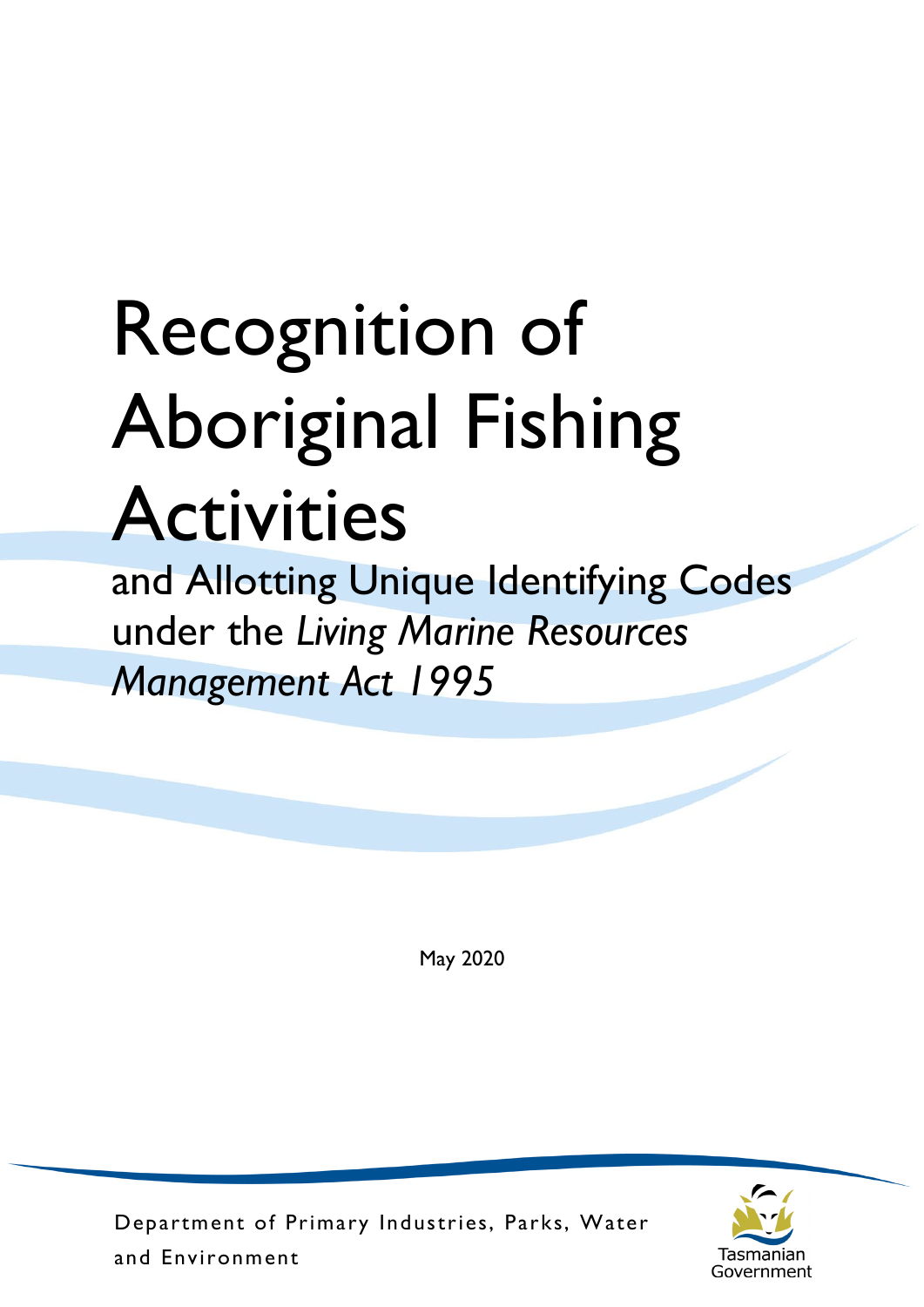## **RECOGNITION OF ABORIGINAL FISHING ACTIVITIES AND ALLOTTING UNIQUE IDENTIFYING CODES UNDER THE** *LIVING MARINE RESOURCES MANAGEMENT ACT 1995*

## **Background**

The purpose of this policy paper is to outline the policy and process that DPIPWE uses to administer Aboriginal fishing activity under the provisions of the *Living Marine Resources Management Act 1995* (the Act) and its subordinate legislation.

The Act provides that an Aboriginal person (that is, an Aboriginal person within the meaning of the *Aboriginal Lands Act 1995*) who is engaged in an Aboriginal activity\* does not require a licence to undertake certain forms of fishing. The Aboriginal Lands Act places the onus of proof on a person to prove they are Aboriginal.

For some forms of recreational fishing, a licence is required to set certain gear and take certain types of fish. For set gear such as rock lobster pots, gill nets and set lines, fishers are issued a unique identifying code (UIC) which must be marked on buoys attached to this gear. This numbering system is central to the monitoring of licensed fishers and the gear they are licensed to use; identifying who owns gear left in the water; and also assisting in the identification of people setting multiple sets of gear.

The Act and certain rules provide slightly different arrangements for Aboriginal fishing activities. However, it is necessary for all non-commercial gear – recreational or Aboriginal – to be marked. Gear with no number or other recognised marking is assumed by enforcement officers to be illegally set, and may be confiscated.

(\*The key part of the definition under the Act, which applies to the activities covered in this paper, is "the non-commercial use of the sea and its resources by Aborigines".)

## **General policy outline**

The management plans for the scalefish and rock lobster fisheries (the *Fisheries (Scalefish) Rules 2015* and the *Fisheries (Rock Lobster) Rules 2011*) have similar provisions relating to the use of UICs and allotting them to Aboriginal persons for the purpose of Aboriginal fishing activity.

The processes for recognising an Aboriginal person for the purposes of issuing a UIC are underpinned by the provisions of the *Aboriginal Lands Act 1995.* Section 3A provides that:

*(1) An Aboriginal person is a person who satisfies all of the following requirements:*

- *(a) Aboriginal ancestry;*
- *(b) self-identification as an Aboriginal person;*
- *(c) communal recognition by members of the Aboriginal community.*

*(2) The onus of proving that a person satisfies the requirements referred to in [subsection \(1\)](http://www.thelaw.tas.gov.au/tocview/index.w3p;cond=;doc_id=98%2B%2B1995%2BGS3A%40EN%2B20170522000000;histon=;pdfauthverid=;prompt=;rec=;rtfauthverid=;term=;webauthverid=) lies on that person.*